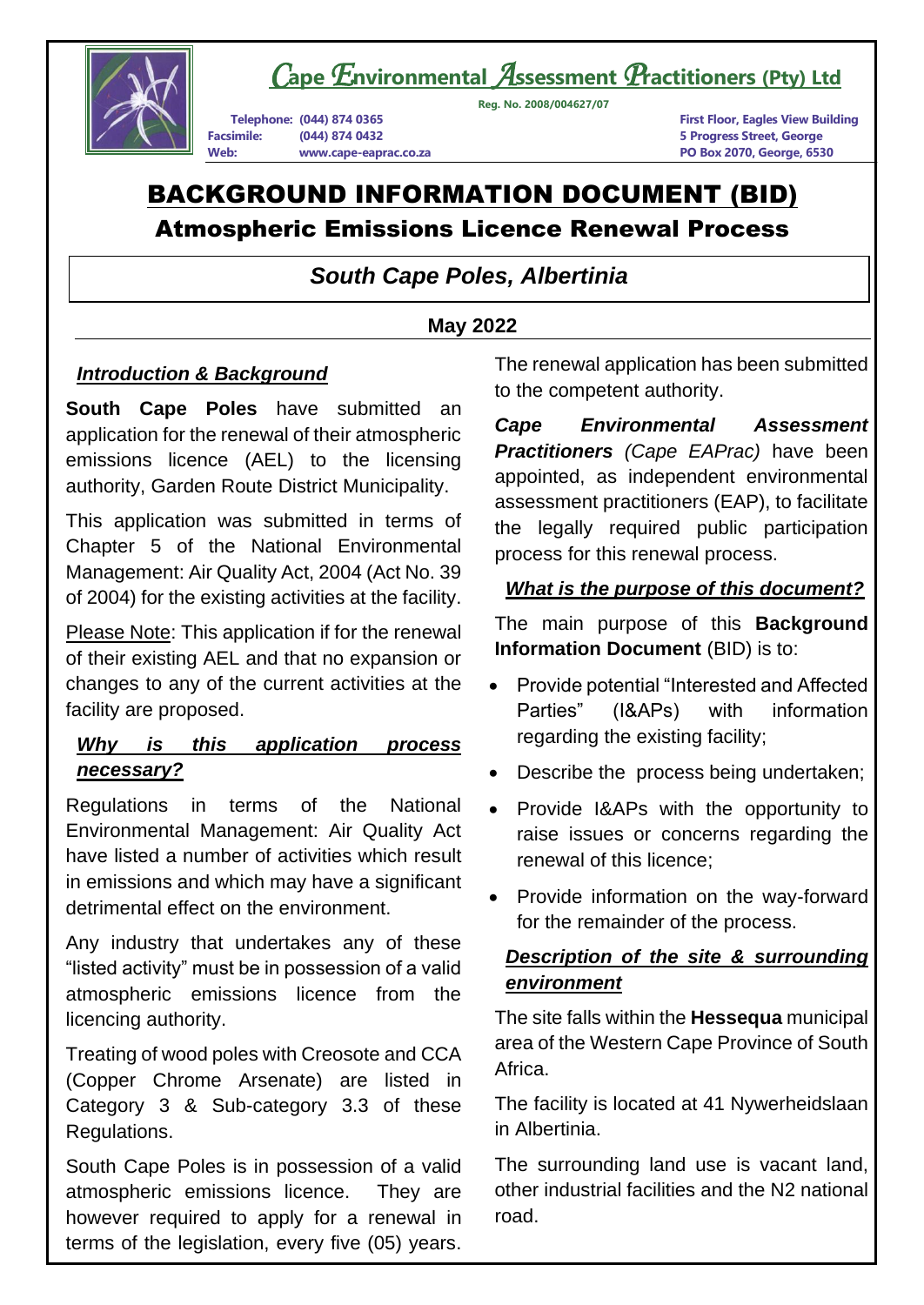#### *What is being proposed?*

This application is for the renewal of an existing Atmospheric Emissions Licence for an existing facility. **Changes** to or **expansion** of the facility **do not** form part of this application process.

The specific activity under consideration as part of this renewal process relates to the treatment of wood using Creosote and CCA (Copper Chrome Arsenate). The following key stages from part of this process:

The treatment process itself involves the submersion of timber products into the respective liquids during which the liquid is pressurized to approximately 600kPa. CCA is water-soluble and treatment is at standard temperature. Creosote, however, is a tar-like substance and must be preheated to a maximum of 95°C to make it a fluid enough to penetrate the timber.

During this heating process some emissions may be released into the atmosphere, which result in such installations requiring a permit to be issued in terms of the NEM:AQA (Act 39 of 2004) by the District Municipality (Garden Route DM). The volume of each of the treatment tanks is approximately 79000 litres and 15 400 litres for the creosote and CCA respectively.

Treated timber will be stored on a hard surface to ensure that no contamination of soil takes place.

The following unit processes form part of the activities at Geelhoutvlei Timbers:

- Wood burning To heat water for heating process.
- Heating Creosote To treat the timber.

## *Emission Sources*

The following emissions were identified and will be considered by the licencing authority when considering the application:

#### Point Sources

- Hot Water System (7m vertical stack)
- Creosote treatment area (inside building)

The licensing authority, GARDEN ROUTE District Municipality, may impose additional conditions for improvement of air quality as part of their licence review process.

#### **Reporting Requirements.**

The licencing authority requires that South Cape Poles measure Total Volatile organic compounds (TVOC) on an annual basis, and Oxides of Nitrogen (NoX) and particulate matter (PM) twice within a five year cycle.. All measurements taken to date indicate that the levels of these two pollutants are below the minimum emissions thresholds for this activity.

Complaints registered must be maintained for a period of at least five (05) years. Any complaints must be provided to the competent authority in the monthly and quarterly reports.

## *What legislation applies?*

This application process is undertaken in terms of the National Environmental Management Air Quality Act (Act 39 of 2004)

Ito the above Act, the following listed activities are applicable:

**Category 3 (Carbonization and Coal Gasification), Subcategory 3.3 (Tar processes).**

## *Why and how should I get involved?*

In the event that you have an **interest** in the project, or feel that you **may be affected** by the issuing of this licence, you are invited to provide comment / objection to the renewal of this licence.

All comments must be submitted in writing to Cape EAPrac.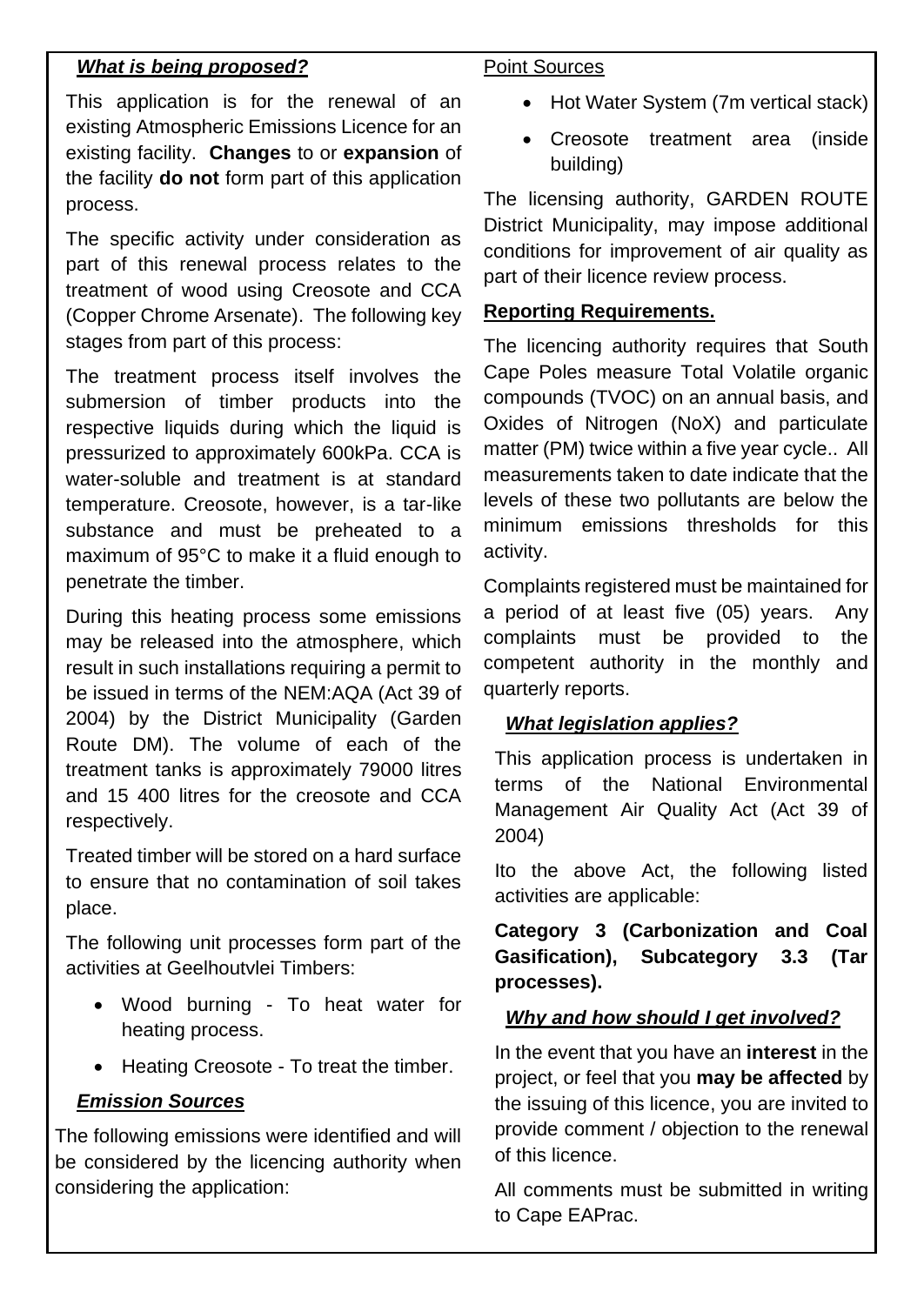## *What does the remainder of the process entail?*

*Cape EAPrac* will formally respond to all comments received during the comment period. Where necessary, specialist input will be sought to inform responses.

On completion of the public participation process, Cape EAPrac will submit a comment and response report to Garden Route District Municipality.

Based on all available information, the Garden Route District Municipality will take a decision on whether or not to grant (renew) the licence.

If Garden Route District Municipality decide to grant the licence, this decision will be communicated to all parties that provided comment or objection during this public participation process.

An atmospheric emissions licence, if issued will contain conditions for emissions monitoring to ensure that the minimum emissions standards are complied with. Any necessary improvements required to address air quality issues will also form part of the licence conditions.

**ONLY THOSE PARTIES THAT FORMALLY**  *REGISTER WITH CAPE EAPrac or SUBMIT COMMENT / OBJECTION* **WILL BE KEPT INFORMED (RECEIVE PROJECT RELATED INFORMATION) THROUGHOUT THE REMAINDER OF THE PROCESS.**

## *Please make sure to send any comments / objections, in writing, to:*

*Cape EAPrac* **ATT: Dale Holder** PO Box 2070, George, 6530 **Telephone**: 044 874 0365 **E-mail**: dale@cape-eaprac.co.za **Website:** [www.cape-eaprac.co.za](http://www.cape-eaprac.co.za/)